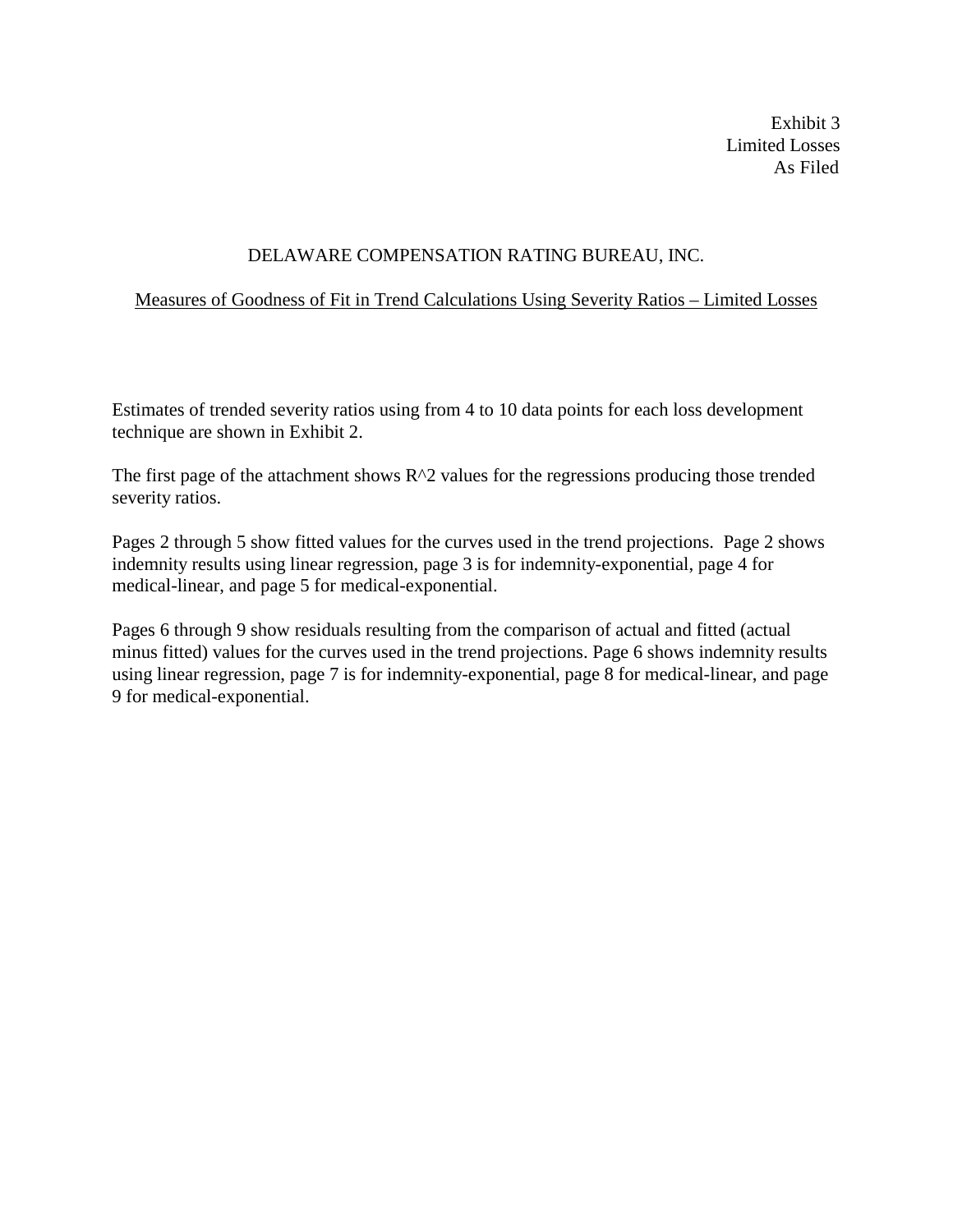| <b>INDEMNITY</b><br>r^2 |         | (Average) | (Incur) | (Pd-20) |
|-------------------------|---------|-----------|---------|---------|
|                         |         |           |         |         |
| 4 Point                 | Linear  | 0.564     | 0.469   | 0.516   |
| 5 Point                 | Linear  | 0.201     | 0.254   | 0.126   |
| 6 Point                 | Linear  | 0.538     | 0.571   | 0.485   |
| 7 Point                 | Linear  | 0.691     | 0.702   | 0.665   |
| 8 Point                 | Linear  | 0.759     | 0.771   | 0.733   |
| 9 Point                 | Linear  | 0.821     | 0.831   | 0.799   |
| 10 Point                | Linear  | 0.852     | 0.860   | 0.833   |
| 4 Point                 | Expon'l | 0.562     | 0.460   | 0.512   |
| 5 Point                 | Expon'l | 0.226     | 0.279   | 0.149   |
| 6 Point                 | Expon'l | 0.558     | 0.588   | 0.509   |
| 7 Point                 | Expon'l | 0.710     | 0.717   | 0.687   |
| 8 Point                 | Expon'l | 0.778     | 0.788   | 0.752   |
| 9 Point                 | Expon'l | 0.841     | 0.850   | 0.820   |
| 10 Point                | Expon'l | 0.876     | 0.884   | 0.858   |
| <b>MEDICAL</b>          |         | (Average) | (Incur) | (Pd-20) |
| r^2                     |         |           |         |         |
|                         |         |           |         |         |
| 4 Point                 | Linear  | 0.631     | 0.688   | 0.581   |
| 5 Point                 | Linear  | 0.675     | 0.607   | 0.758   |
| 6 Point                 | Linear  | 0.806     | 0.772   | 0.847   |
| 7 Point                 | Linear  | 0.877     | 0.858   | 0.893   |
| 8 Point                 | Linear  | 0.917     | 0.902   | 0.929   |
| 9 Point                 | Linear  | 0.940     | 0.929   | 0.949   |
| 10 Point                | Linear  | 0.950     | 0.940   | 0.960   |
| 4 Point                 | Expon'l | 0.628     | 0.685   | 0.578   |
| 5 Point                 | Expon'l | 0.658     | 0.594   | 0.745   |
| 6 Point                 | Expon'l | 0.790     | 0.760   | 0.830   |
| 7 Point                 | Expon'l | 0.860     | 0.848   | 0.869   |
| 8 Point                 | Expon'l | 0.907     | 0.899   | 0.911   |
| 9 Point                 | Expon'l | 0.934     | 0.929   | 0.938   |
| 10 Point                | Expon'l | 0.952     | 0.947   | 0.955   |

3.1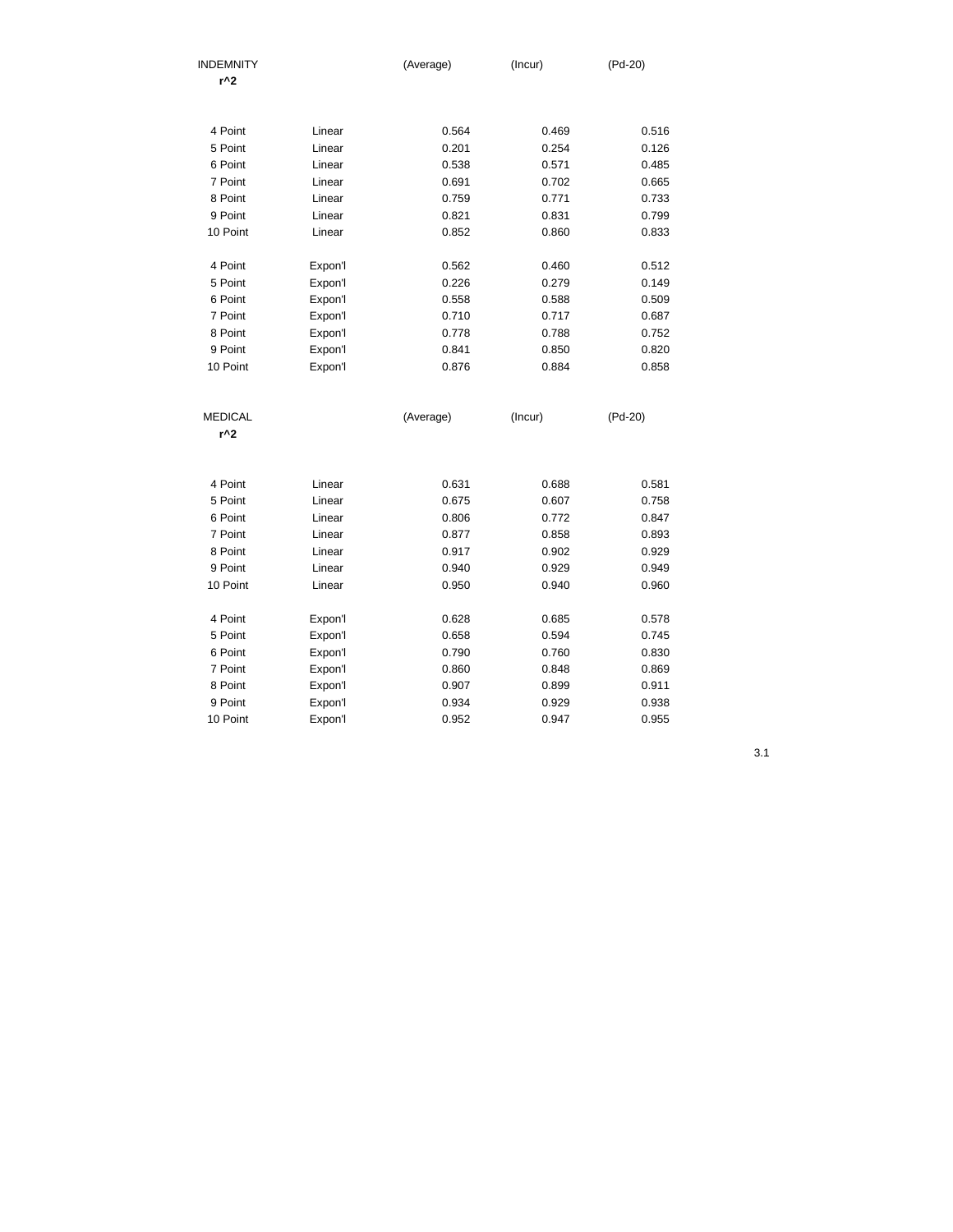| <b>INDEMNITY</b> |              | Severity         | Severity         | Severity         |
|------------------|--------------|------------------|------------------|------------------|
| Linear           | Policy       | Ratio            | Ratio            | Ratio            |
| <b>FITTED</b>    | Year         | (Average)        | (Incur)          | $(Pd-20)$        |
| 4 Point          | 2000         | 0.5501           | 0.5675           | 0.5329           |
|                  | 2001         | 0.5387           | 0.5569           | 0.5206           |
|                  | 2002         | 0.5272           | 0.5463           | 0.5083           |
|                  | 2003         | 0.5158           | 0.5357           | 0.4960           |
| 5 Point          | 1999         | 0.4897           | 0.4969           | 0.4827           |
|                  | 2000         | 0.5022           | 0.5133           | 0.4913           |
|                  | 2001         | 0.5147           | 0.5298           | 0.4998           |
|                  | 2002         | 0.5272           | 0.5463           | 0.5083           |
|                  | 2003         | 0.5397           | 0.5628           | 0.5168           |
| 6 Point          | 1998         | 0.4189           | 0.4190           | 0.4188           |
|                  | 1999         | 0.4473           | 0.4522           | 0.4425           |
|                  | 2000         | 0.4757           | 0.4854           | 0.4661           |
|                  | 2001         | 0.5041           | 0.5187           | 0.4897           |
|                  | 2002         | 0.5325           | 0.5519           | 0.5133           |
|                  | 2003         | 0.5609           | 0.5851           | 0.5369           |
| 7 Point          | 1997         | 0.3756           | 0.3777           | 0.3735           |
|                  | 1998         | 0.4074           | 0.4128           | 0.4021           |
|                  | 1999         | 0.4393           | 0.4479           | 0.4308           |
|                  | 2000         | 0.4711           | 0.4829           | 0.4594           |
|                  | 2001         | 0.5030           | 0.5180           | 0.4880           |
|                  | 2002         | 0.5348           | 0.5531           | 0.5167           |
|                  | 2003         | 0.5667           | 0.5882           | 0.5453           |
| 8 Point          | 1996         | 0.3482           | 0.3464           | 0.3501           |
|                  | 1997         | 0.3792           | 0.3807           | 0.3777           |
|                  | 1998         | 0.4101           | 0.4151           | 0.4053           |
|                  | 1999         | 0.4411           | 0.4494           | 0.4328           |
|                  | 2000         | 0.4720           | 0.4837           | 0.4604           |
|                  | 2001         | 0.5030           | 0.5180           | 0.4880           |
|                  | 2002         | 0.5339           | 0.5524           | 0.5156           |
|                  | 2003         | 0.5649           | 0.5867           | 0.5432           |
| 9 Point          | 1995         | 0.3157           | 0.3100           | 0.3216           |
|                  | 1996         | 0.3470           | 0.3447           | 0.3493           |
|                  | 1997         | 0.3782           | 0.3794           | 0.3771           |
|                  | 1998         | 0.4094           | 0.4141           | 0.4048           |
|                  | 1999         | 0.4406           | 0.4488           | 0.4326           |
|                  | 2000         | 0.4719           | 0.4835           | 0.4603           |
|                  | 2001         | 0.5031           | 0.5182           | 0.4881           |
|                  | 2002         | 0.5343           | 0.5529           | 0.5158           |
|                  | 2003         | 0.5655           | 0.5876           | 0.5436           |
| 10 Point         | 1994         | 0.2915           | 0.2829           | 0.3000           |
|                  | 1995         | 0.3216           | 0.3164           | 0.3268           |
|                  | 1996         | 0.3517           | 0.3499           | 0.3536           |
|                  | 1997         | 0.3818           | 0.3834           | 0.3803           |
|                  | 1998         | 0.4120           | 0.4169           | 0.4071           |
|                  | 1999         | 0.4421           | 0.4504           | 0.4339           |
|                  | 2000         | 0.4722           | 0.4839           | 0.4607           |
|                  | 2001         | 0.5023           | 0.5174           | 0.4874           |
|                  | 2002<br>2003 | 0.5325<br>0.5626 | 0.5508<br>0.5843 | 0.5142<br>0.5410 |
|                  |              |                  |                  |                  |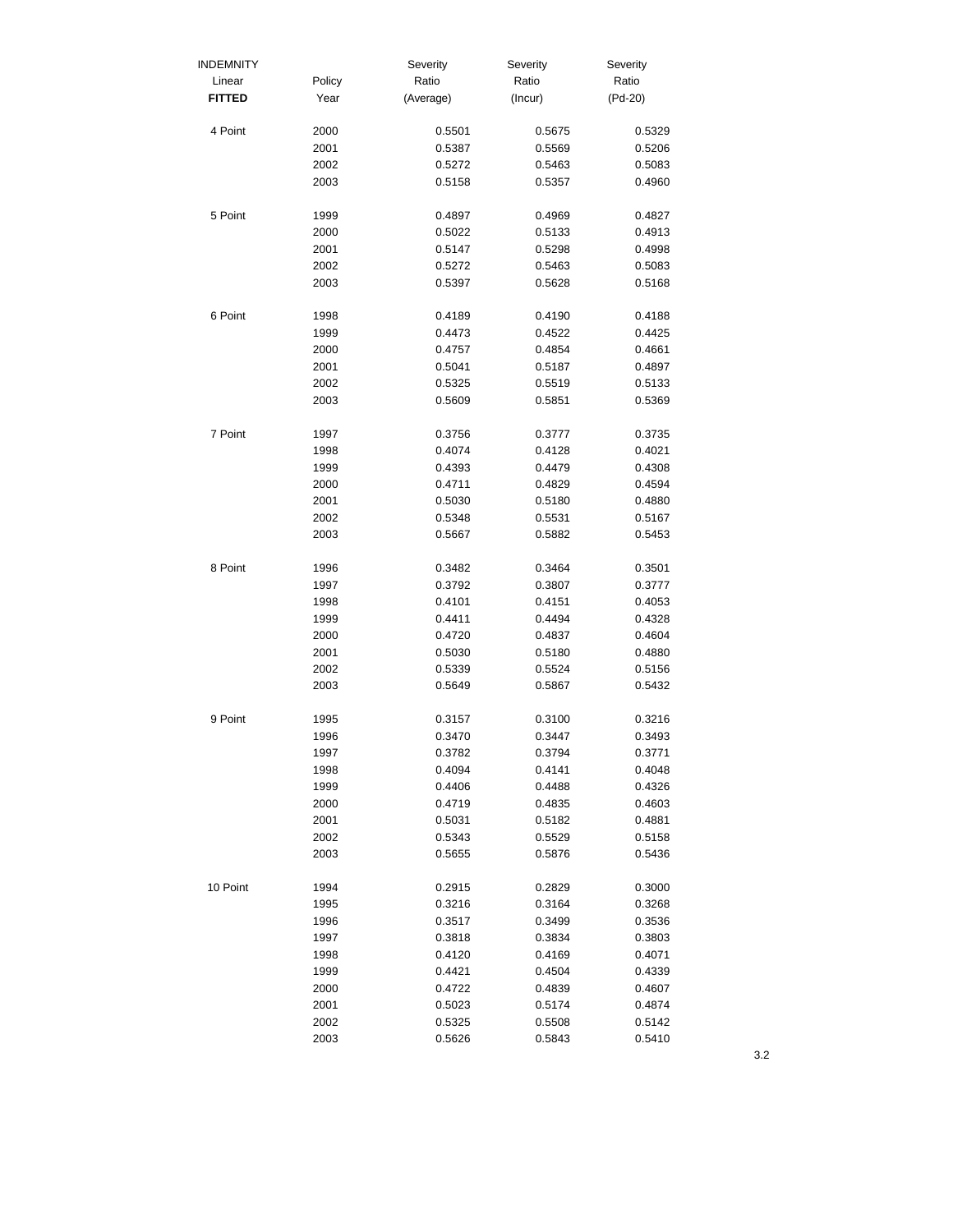| <b>INDEMNITY</b> |              | Severity         | Severity         | Severity         |
|------------------|--------------|------------------|------------------|------------------|
| Expon'l          | Policy       | Ratio            | Ratio            | Ratio            |
| <b>FITTED</b>    | Year         | (Average)        | (Incur)          | $(Pd-20)$        |
| 4 Point          | 2000         | 0.5498           | 0.5673           | 0.5324           |
|                  | 2001         | 0.5383           | 0.5566           | 0.5201           |
|                  | 2002         | 0.5271           | 0.5461           | 0.5081           |
|                  | 2003         | 0.5161           | 0.5358           | 0.4964           |
| 5 Point          | 1999         | 0.4863           | 0.4926           | 0.4801           |
|                  | 2000         | 0.4996           | 0.5098           | 0.4892           |
|                  | 2001         | 0.5131           | 0.5277           | 0.4986           |
|                  | 2002         | 0.5271           | 0.5461           | 0.5081           |
|                  | 2003         | 0.5415           | 0.5652           | 0.5178           |
| 6 Point          | 1998         | 0.4137           | 0.4131           | 0.4142           |
|                  | 1999         | 0.4409           | 0.4444           | 0.4372           |
|                  | 2000         | 0.4698           | 0.4780           | 0.4614           |
|                  | 2001         | 0.5007           | 0.5142           | 0.4871           |
|                  | 2002         | 0.5336           | 0.5532           | 0.5141           |
|                  | 2003         | 0.5687           | 0.5951           | 0.5426           |
| 7 Point          | 1997         | 0.3740           | 0.3766           | 0.3713           |
|                  | 1998         | 0.4020           | 0.4070           | 0.3970           |
|                  | 1999         | 0.4321           | 0.4398           | 0.4244           |
|                  | 2000         | 0.4645           | 0.4752           | 0.4537           |
|                  | 2001         | 0.4993           | 0.5135           | 0.4850           |
|                  | 2002         | 0.5367           | 0.5548           | 0.5185           |
|                  | 2003         | 0.5769           | 0.5995           | 0.5543           |
| 8 Point          | 1996         | 0.3507           | 0.3499           | 0.3515           |
|                  | 1997         | 0.3764           | 0.3778           | 0.3749           |
|                  | 1998         | 0.4039           | 0.4079           | 0.3998           |
|                  | 1999         | 0.4335           | 0.4404           | 0.4264           |
|                  | 2000         | 0.4652           | 0.4756           | 0.4547           |
|                  | 2001         | 0.4993           | 0.5135           | 0.4850           |
|                  | 2002         | 0.5358           | 0.5544           | 0.5172           |
|                  | 2003         | 0.5751           | 0.5986           | 0.5516           |
| 9 Point          | 1995         | 0.3216           | 0.3173           | 0.3260           |
|                  | 1996         | 0.3461           | 0.3439           | 0.3483           |
|                  | 1997         | 0.3725           | 0.3727           | 0.3722           |
|                  | 1998         | 0.4009           | 0.4039           | 0.3977           |
|                  | 1999         | 0.4315           | 0.4377           | 0.4250           |
|                  | 2000         | 0.4643           | 0.4744           | 0.4542           |
|                  | 2001         | 0.4997           | 0.5141           | 0.4853           |
|                  | 2002<br>2003 | 0.5379<br>0.5789 | 0.5572<br>0.6038 | 0.5186<br>0.5541 |
|                  |              |                  |                  |                  |
| 10 Point         | 1994         | 0.3008           | 0.2944           | 0.3074           |
|                  | 1995         | 0.3234           | 0.3188           | 0.3281           |
|                  | 1996         | 0.3477           | 0.3452           | 0.3501           |
|                  | 1997         | 0.3738           | 0.3737           | 0.3737           |
|                  | 1998         | 0.4019           | 0.4047           | 0.3988           |
|                  | 1999         | 0.4321           | 0.4382           | 0.4257           |
|                  | 2000         | 0.4645           | 0.4745           | 0.4543           |
|                  | 2001         | 0.4994           | 0.5138           | 0.4849           |
|                  | 2002         | 0.5369           | 0.5564           | 0.5175           |
|                  | 2003         | 0.5772           | 0.6025           | 0.5524           |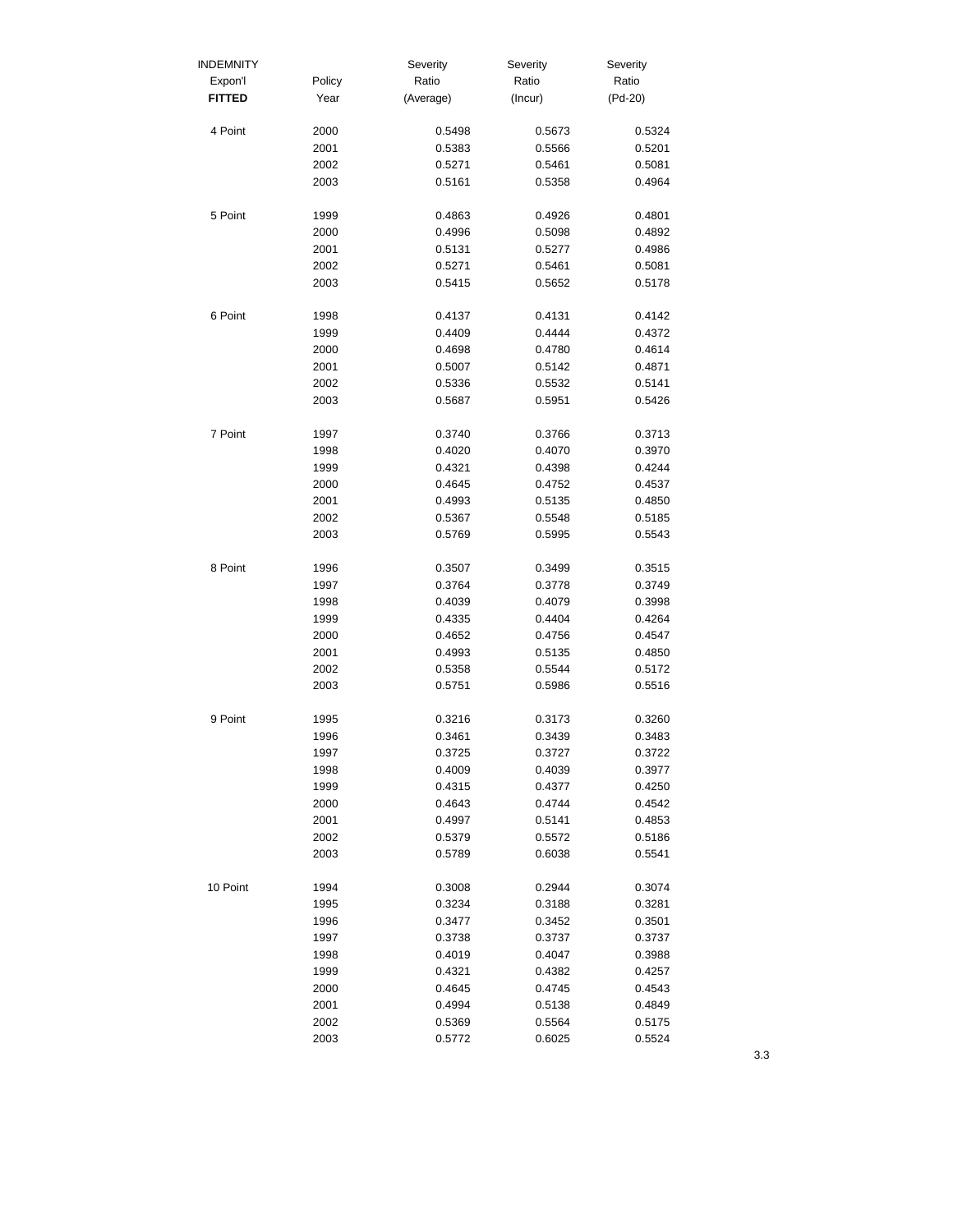| <b>MEDICAL</b> |              | Severity         | Severity         | Severity         |
|----------------|--------------|------------------|------------------|------------------|
| Linear         | Policy       | Ratio            | Ratio            | Ratio            |
| <b>FITTED</b>  | Year         | (Average)        | (Incur)          | (Pd-20)          |
| 4 Point        | 2000         | 0.6988           | 0.8013           | 0.5961           |
|                | 2001         | 0.7106           | 0.8102           | 0.6109           |
|                | 2002         | 0.7224           | 0.8191           | 0.6257           |
|                | 2003         | 0.7342           | 0.8280           | 0.6405           |
| 5 Point        | 1999         | 0.6150           | 0.6869           | 0.5430           |
|                | 2000         | 0.6508           | 0.7310           | 0.5706           |
|                | 2001         | 0.6866           | 0.7750           | 0.5981           |
|                | 2002         | 0.7224           | 0.8191           | 0.6257           |
|                | 2003         | 0.7582           | 0.8631           | 0.6532           |
|                |              |                  |                  |                  |
| 6 Point        | 1998         | 0.5334           | 0.5823           | 0.4843           |
|                | 1999         | 0.5817           | 0.6429           | 0.5204           |
|                | 2000         | 0.6300           | 0.7035           | 0.5564           |
|                | 2001         | 0.6783           | 0.7640           | 0.5925           |
|                | 2002<br>2003 | 0.7266<br>0.7749 | 0.8246<br>0.8851 | 0.6285<br>0.6646 |
|                |              |                  |                  |                  |
| 7 Point        | 1997         | 0.4564           | 0.4925           | 0.4202           |
|                | 1998         | 0.5113           | 0.5598           | 0.4627           |
|                | 1999         | 0.5662           | 0.6272           | 0.5053           |
|                | 2000         | 0.6212           | 0.6945           | 0.5478           |
|                | 2001         | 0.6761           | 0.7618           | 0.5903           |
|                | 2002         | 0.7310           | 0.8291           | 0.6328           |
|                | 2003         | 0.7859           | 0.8964           | 0.6754           |
| 8 Point        | 1996         | 0.3959           | 0.4217           | 0.3700           |
|                | 1997         | 0.4519           | 0.4897           | 0.4140           |
|                | 1998         | 0.5080           | 0.5577           | 0.4581           |
|                | 1999         | 0.5640           | 0.6257           | 0.5022           |
|                | 2000         | 0.6200           | 0.6938           | 0.5462           |
|                | 2001         | 0.6761           | 0.7618           | 0.5903           |
|                | 2002         | 0.7321           | 0.8298           | 0.6344           |
|                | 2003         | 0.7882           | 0.8978           | 0.6785           |
| 9 Point        | 1995         | 0.3410           | 0.3555           | 0.3265           |
|                | 1996         | 0.3968           | 0.4232           | 0.3705           |
|                | 1997         | 0.4527           | 0.4909           | 0.4144           |
|                | 1998         | 0.5085           | 0.5586           | 0.4584           |
|                | 1999         | 0.5643           | 0.6263           | 0.5024           |
|                | 2000         | 0.6202           | 0.6940           | 0.5463           |
|                | 2001         | 0.6760           | 0.7617           | 0.5903           |
|                | 2002         | 0.7318           | 0.8294           | 0.6342           |
|                | 2003         | 0.7877           | 0.8971           | 0.6782           |
| 10 Point       | 1994         | 0.2960           | 0.3038           | 0.2883           |
|                | 1995         | 0.3502           | 0.3690           | 0.3314           |
|                | 1996         | 0.4043           | 0.4341           | 0.3744           |
|                | 1997         | 0.4584           | 0.4993           | 0.4175           |
|                | 1998         | 0.5125           | 0.5645           | 0.4605           |
|                | 1999         | 0.5666           | 0.6296           | 0.5036           |
|                | 2000         | 0.6207           | 0.6948           | 0.5466           |
|                | 2001         | 0.6749           | 0.7600           | 0.5897           |
|                | 2002         | 0.7290           | 0.8251           | 0.6327           |
|                | 2003         | 0.7831           | 0.8903           | 0.6758           |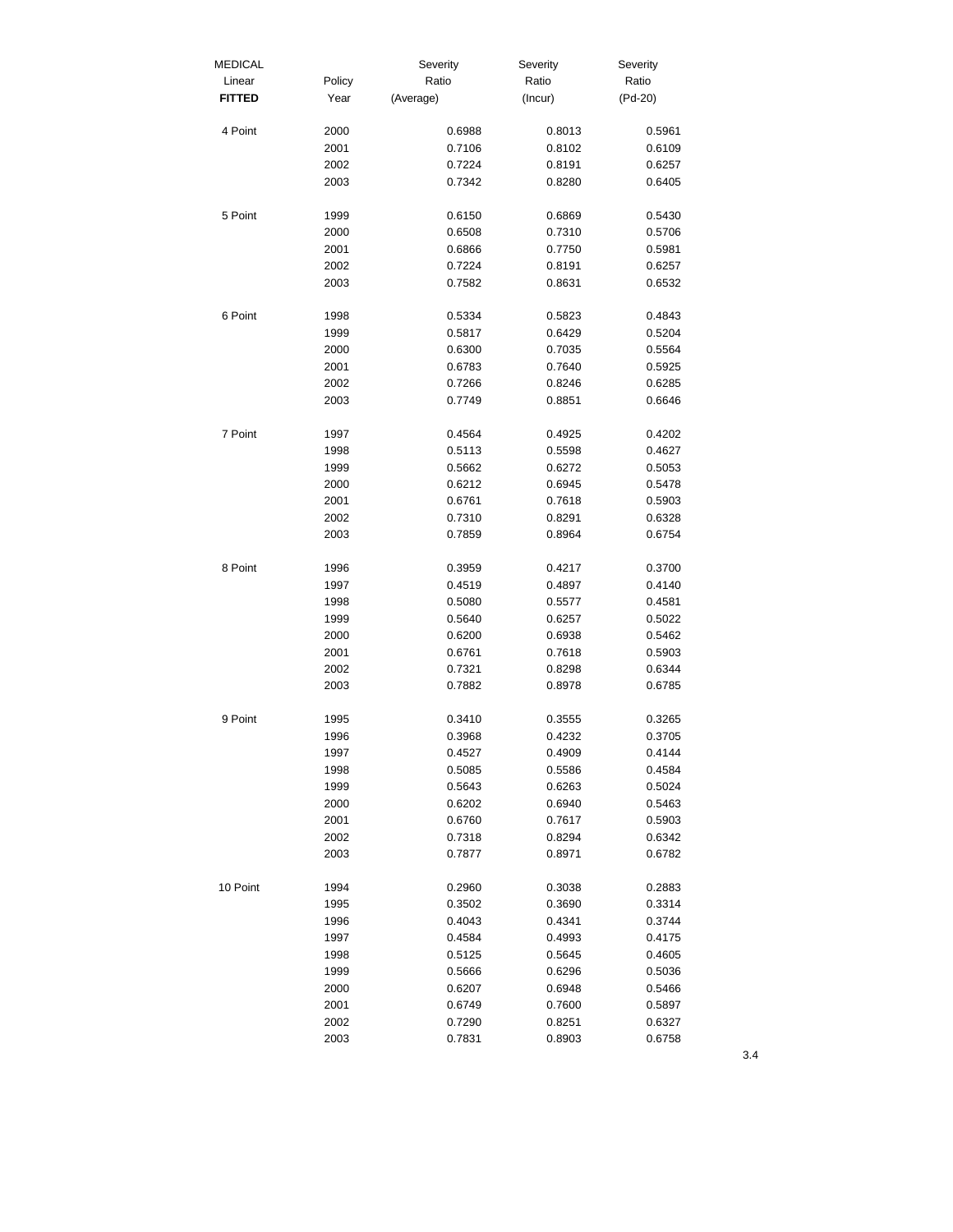| <b>MEDICAL</b> |        | Severity  | Severity | Severity  |
|----------------|--------|-----------|----------|-----------|
| Expon'l        | Policy | Ratio     | Ratio    | Ratio     |
| <b>FITTED</b>  | Year   | (Average) | (Incur)  | $(Pd-20)$ |
| 4 Point        | 2000   | 0.6990    | 0.8014   | 0.5965    |
|                | 2001   | 0.7105    | 0.8101   | 0.6107    |
|                | 2002   | 0.7222    | 0.8190   | 0.6252    |
|                | 2003   | 0.7341    | 0.8279   | 0.6401    |
| 5 Point        | 1999   | 0.6125    | 0.6818   | 0.5426    |
|                | 2000   | 0.6471    | 0.7248   | 0.5689    |
|                | 2001   | 0.6836    | 0.7704   | 0.5964    |
|                | 2002   | 0.7222    | 0.8190   | 0.6252    |
|                | 2003   | 0.7629    | 0.8706   | 0.6555    |
| 6 Point        | 1998   | 0.5319    | 0.5788   | 0.4844    |
|                | 1999   | 0.5753    | 0.6328   | 0.5171    |
|                | 2000   | 0.6222    | 0.6917   | 0.5520    |
|                | 2001   | 0.6730    | 0.7562   | 0.5892    |
|                | 2002   | 0.7279    | 0.8266   | 0.6290    |
|                | 2003   | 0.7873    | 0.9037   | 0.6715    |
| 7 Point        | 1997   | 0.4587    | 0.4954   | 0.4218    |
|                | 1998   | 0.5041    | 0.5500   | 0.4580    |
|                | 1999   | 0.5541    | 0.6105   | 0.4972    |
|                | 2000   | 0.6090    | 0.6777   | 0.5397    |
|                | 2001   | 0.6694    | 0.7523   | 0.5859    |
|                | 2002   | 0.7357    | 0.8352   | 0.6361    |
|                | 2003   | 0.8086    | 0.9271   | 0.6906    |
| 8 Point        | 1996   | 0.4048    | 0.4338   | 0.3760    |
|                | 1997   | 0.4477    | 0.4843   | 0.4109    |
|                | 1998   | 0.4950    | 0.5406   | 0.4490    |
|                | 1999   | 0.5474    | 0.6036   | 0.4907    |
|                | 2000   | 0.6053    | 0.6739   | 0.5362    |
|                | 2001   | 0.6694    | 0.7523   | 0.5859    |
|                | 2002   | 0.7402    | 0.8399   | 0.6403    |
|                | 2003   | 0.8185    | 0.9377   | 0.6997    |
| 9 Point        | 1995   | 0.3572    | 0.3769   | 0.3377    |
|                | 1996   | 0.3967    | 0.4230   | 0.3703    |
|                | 1997   | 0.4406    | 0.4748   | 0.4060    |
|                | 1998   | 0.4893    | 0.5329   | 0.4451    |
|                | 1999   | 0.5434    | 0.5982   | 0.4880    |
|                | 2000   | 0.6036    | 0.6715   | 0.5350    |
|                | 2001   | 0.6703    | 0.7537   | 0.5866    |
|                | 2002   | 0.7445    | 0.8460   | 0.6431    |
|                | 2003   | 0.8269    | 0.9496   | 0.7051    |
| 10 Point       | 1994   | 0.3199    | 0.3352   | 0.3050    |
|                | 1995   | 0.3556    | 0.3763   | 0.3349    |
|                | 1996   | 0.3952    | 0.4225   | 0.3678    |
|                | 1997   | 0.4393    | 0.4744   | 0.4038    |
|                | 1998   | 0.4884    | 0.5326   | 0.4435    |
|                | 1999   | 0.5428    | 0.5980   | 0.4870    |
|                | 2000   | 0.6034    | 0.6714   | 0.5347    |
|                | 2001   | 0.6707    | 0.7538   | 0.5872    |
|                | 2002   | 0.7456    | 0.8463   | 0.6448    |
|                | 2003   | 0.8287    | 0.9502   | 0.7081    |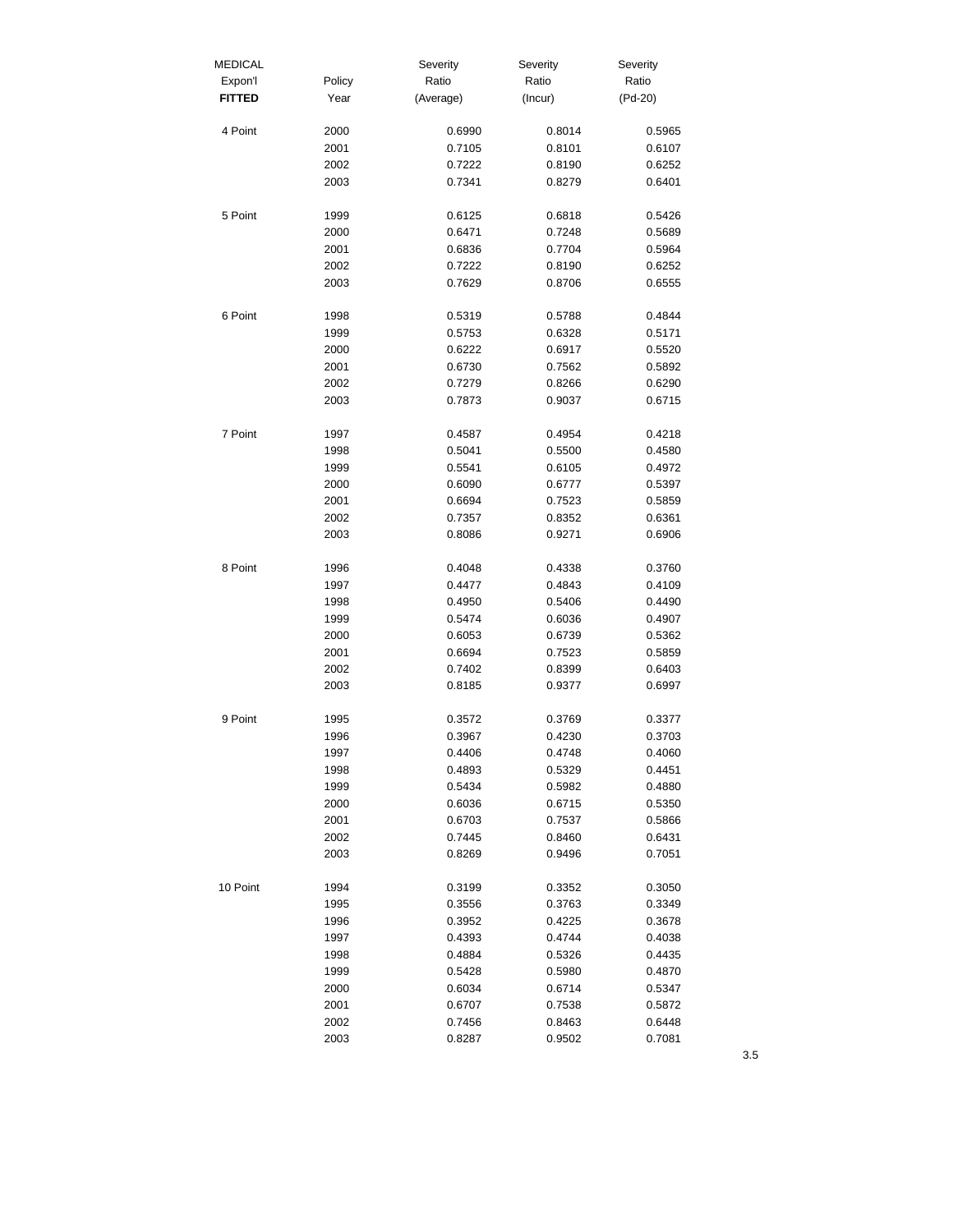| <b>INDEMNITY</b> |        | Severity  | Severity  | Severity  |
|------------------|--------|-----------|-----------|-----------|
| Linear           | Policy | Ratio     | Ratio     | Ratio     |
| <b>RESIDUALS</b> | Year   | (Average) | (Incur)   | (Pd-20)   |
| 4 Point          | 2000   | 0.0119    | 0.0098    | 0.0141    |
|                  | 2001   | $-0.0137$ | $-0.0058$ | $-0.0216$ |
|                  | 2002   | $-0.0084$ | $-0.0178$ | 0.0008    |
|                  | 2003   | 0.0102    | 0.0138    | 0.0066    |
| 5 Point          | 1999   | $-0.0478$ | $-0.0542$ | $-0.0416$ |
|                  | 2000   | 0.0598    | 0.0640    | 0.0557    |
|                  | 2001   | 0.0103    | 0.0213    | $-0.0008$ |
|                  | 2002   | $-0.0084$ | $-0.0178$ | 0.0008    |
|                  | 2003   | $-0.0137$ | $-0.0133$ | $-0.0142$ |
| 6 Point          | 1998   | $-0.0530$ | $-0.0558$ | $-0.0503$ |
|                  | 1999   | $-0.0054$ | $-0.0095$ | $-0.0014$ |
|                  | 2000   | 0.0863    | 0.0919    | 0.0809    |
|                  | 2001   | 0.0209    | 0.0324    | 0.0093    |
|                  | 2002   | $-0.0137$ | $-0.0234$ | $-0.0042$ |
|                  | 2003   | $-0.0349$ | $-0.0356$ | $-0.0343$ |
| 7 Point          | 1997   | $-0.0173$ | $-0.0094$ | $-0.0251$ |
|                  | 1998   | $-0.0415$ | $-0.0496$ | $-0.0336$ |
|                  | 1999   | 0.0026    | $-0.0052$ | 0.0103    |
|                  | 2000   | 0.0909    | 0.0944    | 0.0876    |
|                  | 2001   | 0.0220    | 0.0331    | 0.0110    |
|                  | 2002   | $-0.0160$ | $-0.0246$ | $-0.0075$ |
|                  | 2003   | $-0.0407$ | $-0.0387$ | $-0.0427$ |
| 8 Point          | 1996   | 0.0064    | 0.0054    | 0.0073    |
|                  | 1997   | $-0.0209$ | $-0.0124$ | $-0.0293$ |
|                  | 1998   | $-0.0442$ | $-0.0519$ | $-0.0368$ |
|                  | 1999   | 0.0008    | $-0.0067$ | 0.0083    |
|                  | 2000   | 0.0900    | 0.0936    | 0.0866    |
|                  | 2001   | 0.0220    | 0.0331    | 0.0110    |
|                  | 2002   | $-0.0151$ | $-0.0239$ | $-0.0065$ |
|                  | 2003   | $-0.0389$ | $-0.0372$ | $-0.0406$ |
| 9 Point          | 1995   | $-0.0025$ | $-0.0035$ | $-0.0015$ |
|                  | 1996   | 0.0076    | 0.0071    | 0.0081    |
|                  | 1997   | $-0.0199$ | $-0.0111$ | $-0.0287$ |
|                  | 1998   | $-0.0435$ | $-0.0509$ | $-0.0363$ |
|                  | 1999   | 0.0013    | $-0.0061$ | 0.0085    |
|                  | 2000   | 0.0901    | 0.0938    | 0.0867    |
|                  | 2001   | 0.0219    | 0.0329    | 0.0109    |
|                  | 2002   | $-0.0155$ | $-0.0244$ | $-0.0067$ |
|                  | 2003   | $-0.0395$ | $-0.0381$ | $-0.0410$ |
| 10 Point         | 1994   | 0.0131    | 0.0145    | 0.0118    |
|                  | 1995   | $-0.0084$ | $-0.0099$ | $-0.0067$ |
|                  | 1996   | 0.0029    | 0.0019    | 0.0038    |
|                  | 1997   | $-0.0235$ | $-0.0151$ | $-0.0319$ |
|                  | 1998   | $-0.0461$ | $-0.0537$ | $-0.0386$ |
|                  | 1999   | $-0.0002$ | $-0.0077$ | 0.0072    |
|                  | 2000   | 0.0898    | 0.0934    | 0.0863    |
|                  | 2001   | 0.0227    | 0.0337    | 0.0116    |
|                  | 2002   | $-0.0137$ | $-0.0223$ | $-0.0051$ |
|                  | 2003   | $-0.0366$ | $-0.0348$ | $-0.0384$ |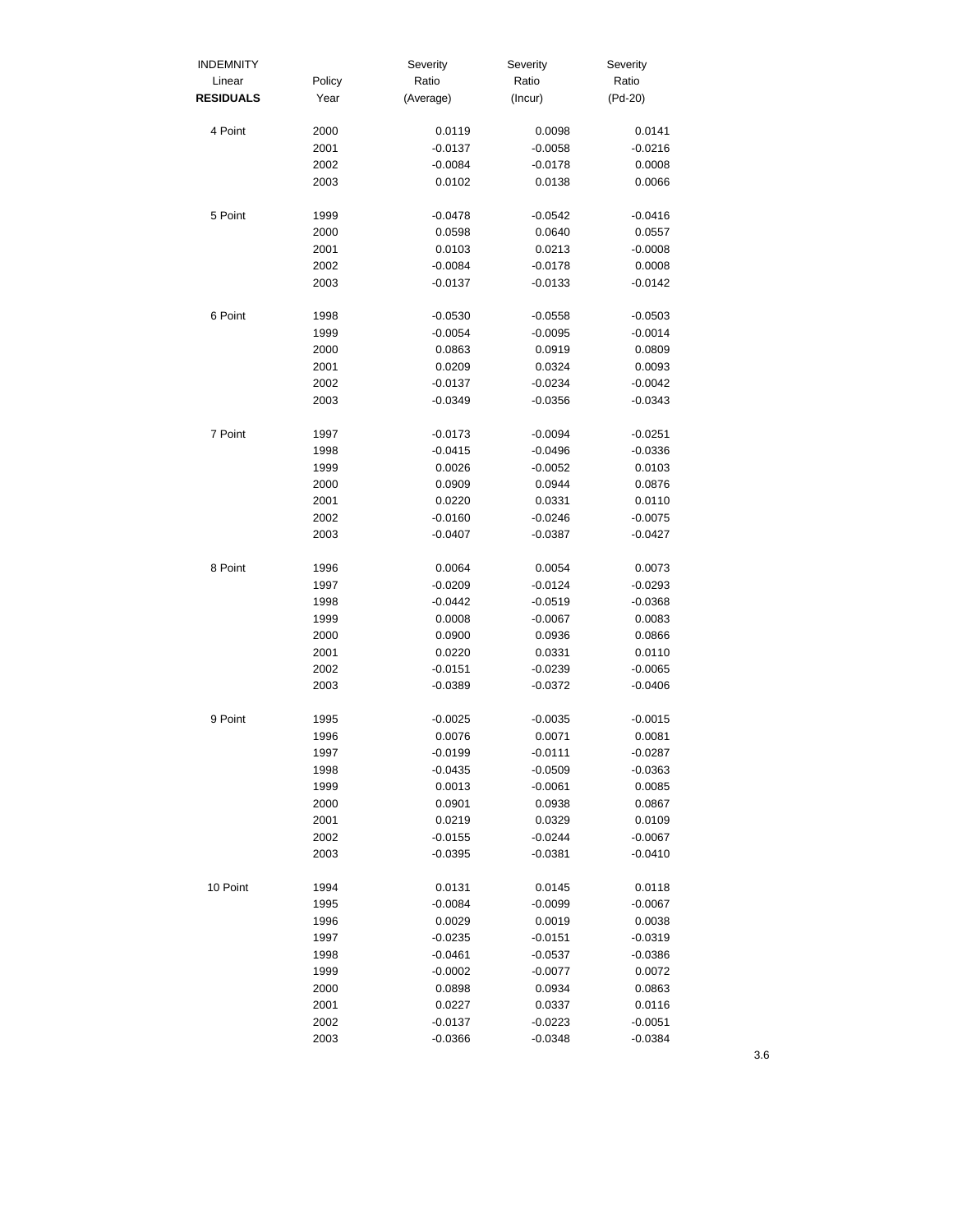| <b>INDEMNITY</b> |              | Severity            | Severity            | Severity            |
|------------------|--------------|---------------------|---------------------|---------------------|
| Expon'l          | Policy       | Ratio               | Ratio               | Ratio               |
| <b>RESIDUALS</b> | Year         | (Average)           | (Incur)             | (Pd-20)             |
| 4 Point          | 2000         | 0.0122              | 0.0100              | 0.0146              |
|                  | 2001         | $-0.0133$           | $-0.0055$           | $-0.0211$           |
|                  | 2002         | $-0.0083$           | $-0.0176$           | 0.0010              |
|                  | 2003         | 0.0099              | 0.0137              | 0.0062              |
| 5 Point          | 1999         | $-0.0444$           | $-0.0499$           | $-0.0390$           |
|                  | 2000         | 0.0624              | 0.0675              | 0.0578              |
|                  | 2001         | 0.0119              | 0.0234              | 0.0004              |
|                  | 2002         | $-0.0083$           | $-0.0176$           | 0.0010              |
|                  | 2003         | $-0.0155$           | $-0.0157$           | $-0.0152$           |
| 6 Point          | 1998         | -0.0478             | $-0.0499$           | $-0.0457$           |
|                  | 1999         | 0.0010              | $-0.0017$           | 0.0039              |
|                  | 2000         | 0.0922              | 0.0993              | 0.0856              |
|                  | 2001         | 0.0243              | 0.0369              | 0.0119              |
|                  | 2002         | $-0.0148$           | $-0.0247$           | $-0.0050$           |
|                  | 2003         | $-0.0427$           | -0.0456             | $-0.0400$           |
| 7 Point          | 1997         | $-0.0157$           | $-0.0083$           | $-0.0229$           |
|                  | 1998         | $-0.0361$           | $-0.0438$           | $-0.0285$           |
|                  | 1999         | 0.0098              | 0.0029              | 0.0167              |
|                  | 2000         | 0.0975              | 0.1021              | 0.0933              |
|                  | 2001         | 0.0257              | 0.0376              | 0.0140              |
|                  | 2002         | $-0.0179$           | $-0.0263$           | $-0.0094$           |
|                  | 2003         | $-0.0509$           | $-0.0500$           | $-0.0517$           |
| 8 Point          | 1996         | 0.0039              | 0.0019              | 0.0059              |
|                  | 1997         | $-0.0181$           | $-0.0095$           | $-0.0265$           |
|                  | 1998         | $-0.0380$           | $-0.0447$           | $-0.0313$           |
|                  | 1999         | 0.0084              | 0.0023              | 0.0147              |
|                  | 2000         | 0.0968              | 0.1017              | 0.0923              |
|                  | 2001         | 0.0257              | 0.0376              | 0.0140              |
|                  | 2002         | $-0.0170$           | $-0.0259$           | $-0.0081$           |
|                  | 2003         | $-0.0491$           | $-0.0491$           | $-0.0490$           |
| 9 Point          | 1995         | $-0.0084$           | $-0.0108$           | $-0.0059$           |
|                  | 1996         | 0.0085              | 0.0079              | 0.0091              |
|                  | 1997         | $-0.0142$           | $-0.0044$           | $-0.0238$           |
|                  | 1998         | $-0.0350$           | $-0.0407$           | $-0.0292$           |
|                  | 1999         | 0.0104              | 0.0050              | 0.0161              |
|                  | 2000         | 0.0977              | 0.1029              | 0.0928              |
|                  | 2001         | 0.0253              | 0.0370              | 0.0137              |
|                  | 2002         | $-0.0191$           | $-0.0287$           | $-0.0095$           |
|                  | 2003         | $-0.0529$           | $-0.0543$           | $-0.0515$           |
| 10 Point         | 1994         | 0.0038              | 0.0030              | 0.0044              |
|                  | 1995         | $-0.0102$           | $-0.0123$           | $-0.0080$           |
|                  | 1996         | 0.0069              | 0.0066              | 0.0073              |
|                  | 1997         | $-0.0155$           | $-0.0054$           | $-0.0253$           |
|                  | 1998         | $-0.0360$           | $-0.0415$           | $-0.0303$           |
|                  | 1999         | 0.0098              | 0.0045              | 0.0154              |
|                  | 2000<br>2001 | 0.0975              | 0.1028              | 0.0927              |
|                  | 2002         | 0.0256<br>$-0.0181$ | 0.0373<br>$-0.0279$ | 0.0141<br>$-0.0084$ |
|                  | 2003         | $-0.0512$           | $-0.0530$           | $-0.0498$           |
|                  |              |                     |                     |                     |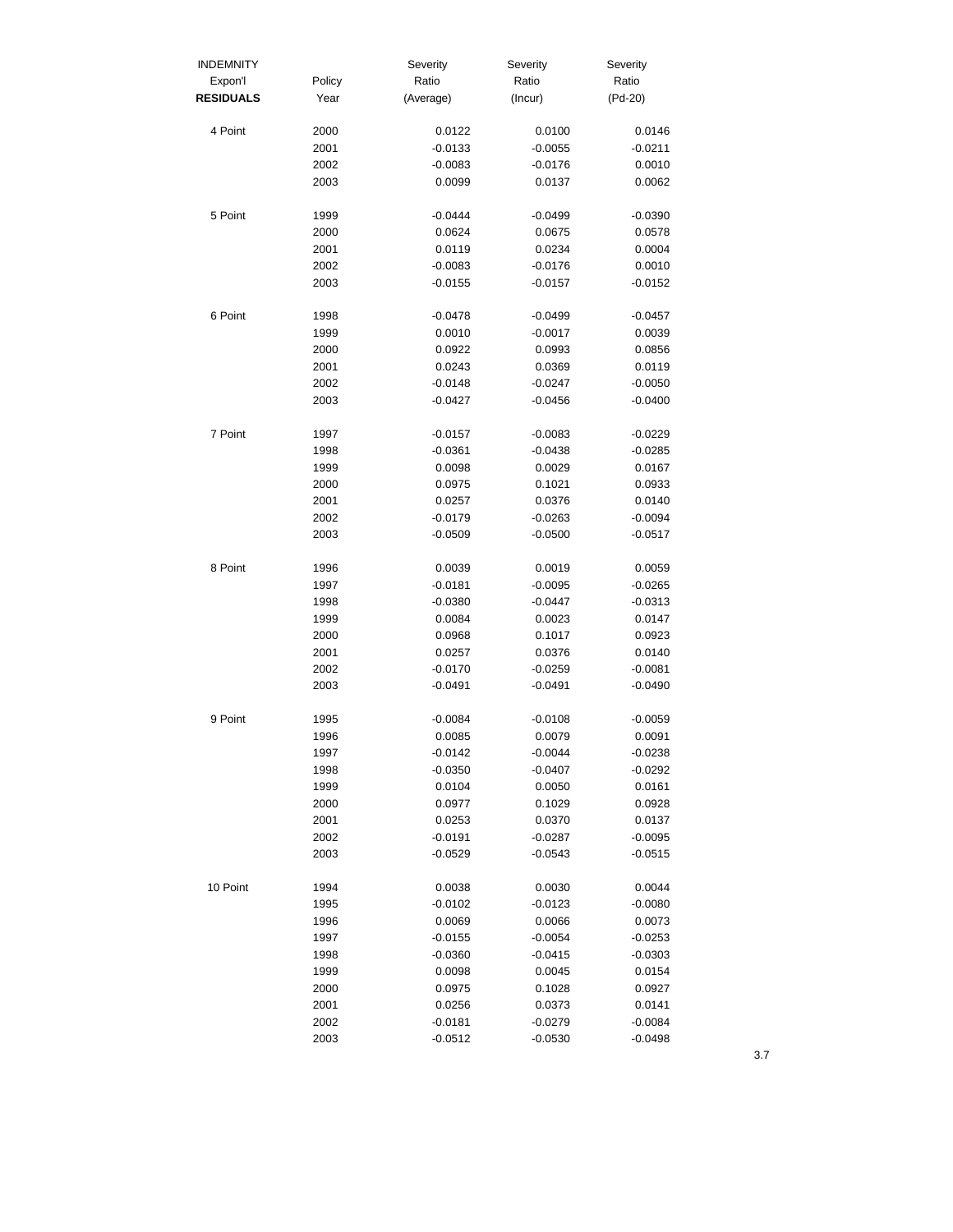| <b>MEDICAL</b>   |        | Severity  | Severity  | Severity  |
|------------------|--------|-----------|-----------|-----------|
| Linear           | Policy | Ratio     | Ratio     | Ratio     |
| <b>RESIDUALS</b> | Year   | (Average) | (Incur)   | (Pd-20)   |
| 4 Point          | 2000   | 0.0108    | 0.0073    | 0.0144    |
|                  | 2001   | $-0.0127$ | $-0.0102$ | $-0.0151$ |
|                  | 2002   | $-0.0071$ | $-0.0016$ | $-0.0129$ |
|                  | 2003   | 0.0090    | 0.0044    | 0.0136    |
| 5 Point          | 1999   | $-0.0479$ | $-0.0703$ | $-0.0255$ |
|                  | 2000   | 0.0588    | 0.0776    | 0.0399    |
|                  | 2001   | 0.0113    | 0.0250    | $-0.0023$ |
|                  | 2002   | $-0.0071$ | $-0.0016$ | $-0.0129$ |
|                  | 2003   | $-0.0150$ | $-0.0307$ | 0.0009    |
| 6 Point          | 1998   | $-0.0417$ | $-0.0550$ | $-0.0283$ |
|                  | 1999   | $-0.0146$ | $-0.0263$ | $-0.0029$ |
|                  | 2000   | 0.0796    | 0.1051    | 0.0541    |
|                  | 2001   | 0.0196    | 0.0360    | 0.0033    |
|                  | 2002   | $-0.0113$ | $-0.0071$ | $-0.0157$ |
|                  | 2003   | $-0.0317$ | $-0.0527$ | $-0.0105$ |
| 7 Point          | 1997   | $-0.0331$ | $-0.0337$ | $-0.0324$ |
|                  | 1998   | $-0.0196$ | $-0.0325$ | $-0.0067$ |
|                  | 1999   | 0.0009    | $-0.0105$ | 0.0122    |
|                  | 2000   | 0.0884    | 0.1141    | 0.0627    |
|                  | 2001   | 0.0218    | 0.0382    | 0.0055    |
|                  | 2002   | $-0.0157$ | $-0.0116$ | $-0.0200$ |
|                  | 2003   | $-0.0427$ | $-0.0640$ | $-0.0213$ |
| 8 Point          | 1996   | $-0.0079$ | $-0.0049$ | $-0.0108$ |
|                  | 1997   | $-0.0286$ | $-0.0309$ | $-0.0262$ |
|                  | 1998   | $-0.0162$ | $-0.0304$ | $-0.0021$ |
|                  | 1999   | 0.0031    | $-0.0091$ | 0.0153    |
|                  | 2000   | 0.0896    | 0.1148    | 0.0643    |
|                  | 2001   | 0.0218    | 0.0382    | 0.0055    |
|                  | 2002   | $-0.0168$ | $-0.0123$ | $-0.0216$ |
|                  | 2003   | $-0.0450$ | $-0.0654$ | $-0.0244$ |
| 9 Point          | 1995   | 0.0019    | 0.0029    | 0.0010    |
|                  | 1996   | $-0.0088$ | $-0.0064$ | $-0.0113$ |
|                  | 1997   | $-0.0294$ | $-0.0321$ | $-0.0266$ |
|                  | 1998   | -0.0168   | $-0.0313$ | $-0.0024$ |
|                  | 1999   | 0.0028    | $-0.0097$ | 0.0151    |
|                  | 2000   | 0.0894    | 0.1146    | 0.0642    |
|                  | 2001   | 0.0219    | 0.0383    | 0.0055    |
|                  | 2002   | $-0.0165$ | $-0.0119$ | $-0.0214$ |
|                  | 2003   | $-0.0445$ | $-0.0647$ | $-0.0241$ |
| 10 Point         | 1994   | 0.0207    | 0.0303    | 0.0109    |
|                  | 1995   | $-0.0073$ | $-0.0106$ | $-0.0039$ |
|                  | 1996   | $-0.0163$ | $-0.0173$ | $-0.0152$ |
|                  | 1997   | $-0.0351$ | $-0.0405$ | $-0.0297$ |
|                  | 1998   | $-0.0208$ | $-0.0372$ | $-0.0045$ |
|                  | 1999   | 0.0005    | $-0.0130$ | 0.0139    |
|                  | 2000   | 0.0889    | 0.1138    | 0.0639    |
|                  | 2001   | 0.0230    | 0.0400    | 0.0061    |
|                  | 2002   | $-0.0137$ | $-0.0076$ | $-0.0199$ |
|                  | 2003   | $-0.0399$ | $-0.0579$ | $-0.0217$ |